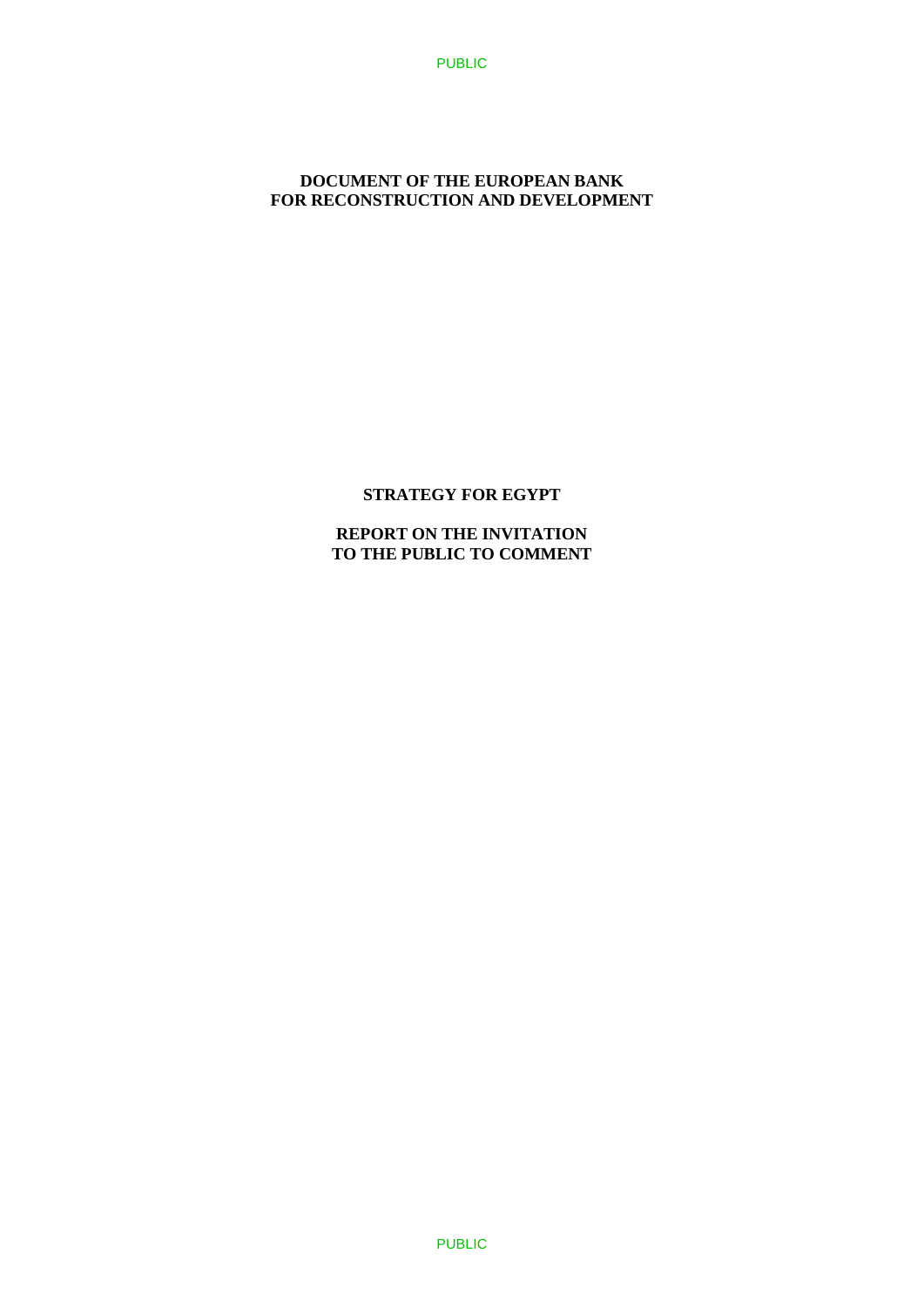### **1. INTRODUCTION**

The objective of this report is to summarise key comments received from stakeholders during the consultation period on the Bank's Strategy for Egypt and provide the Bank's management responses.

In accordance with the EBRD Access to Information Policy (AIP), the draft strategy for Egypt was posted on the EBRD website in English and Arabic for 45 calendar days starting from 17 November 2021. The public was invited to comment on the draft strategy no later than 1 January 2022. The previous strategy was also made available on the EBRD website at [https://www.ebrd.com/what-we](https://www.ebrd.com/what-we-do/strategies-and-policies/egypt-strategy.pdf)[do/strategies-and-policies/egypt-strategy.pdf](https://www.ebrd.com/what-we-do/strategies-and-policies/egypt-strategy.pdf) .

Information about the public consultation process was posted on the EBRD's dedicated "Have your say" webpage, which highlights the latest opportunities for the public to comment on the Bank's policies and strategies under review. Targeted notifications of the consultation process were sent to local and international civil society organisations (CSOs) that have expressed interest in the Bank's work in the country.

During the consultation period, two sets of written comments were received by the EBRD. One of them was a joint response of seven international and local CSOs.

In line with the Bank's increased efforts to involve civil society at an early stage of country strategy development, the EBRD organised two consultative meetings with civil society organisations on 13 July 2021 and on 19 July 2021. The objective of the meetings were to gather civil society's feedback during the preparatory phase for developing the draft strategy. 24 participants from 17 different civil society organisations participated in the consultations.

The EBRD was represented by the Managing Director for Southern and Eastern Mediterranean, Deputy Head of Egypt, the Economic, Policy and Governance, the Country Strategy and the Civil Society Engagement teams during the first consultation. On the second consultation, the Bank was represented by the Civil Society Engagement team. The summaries of the consultation meetings are provided in the Annex 1 to this report.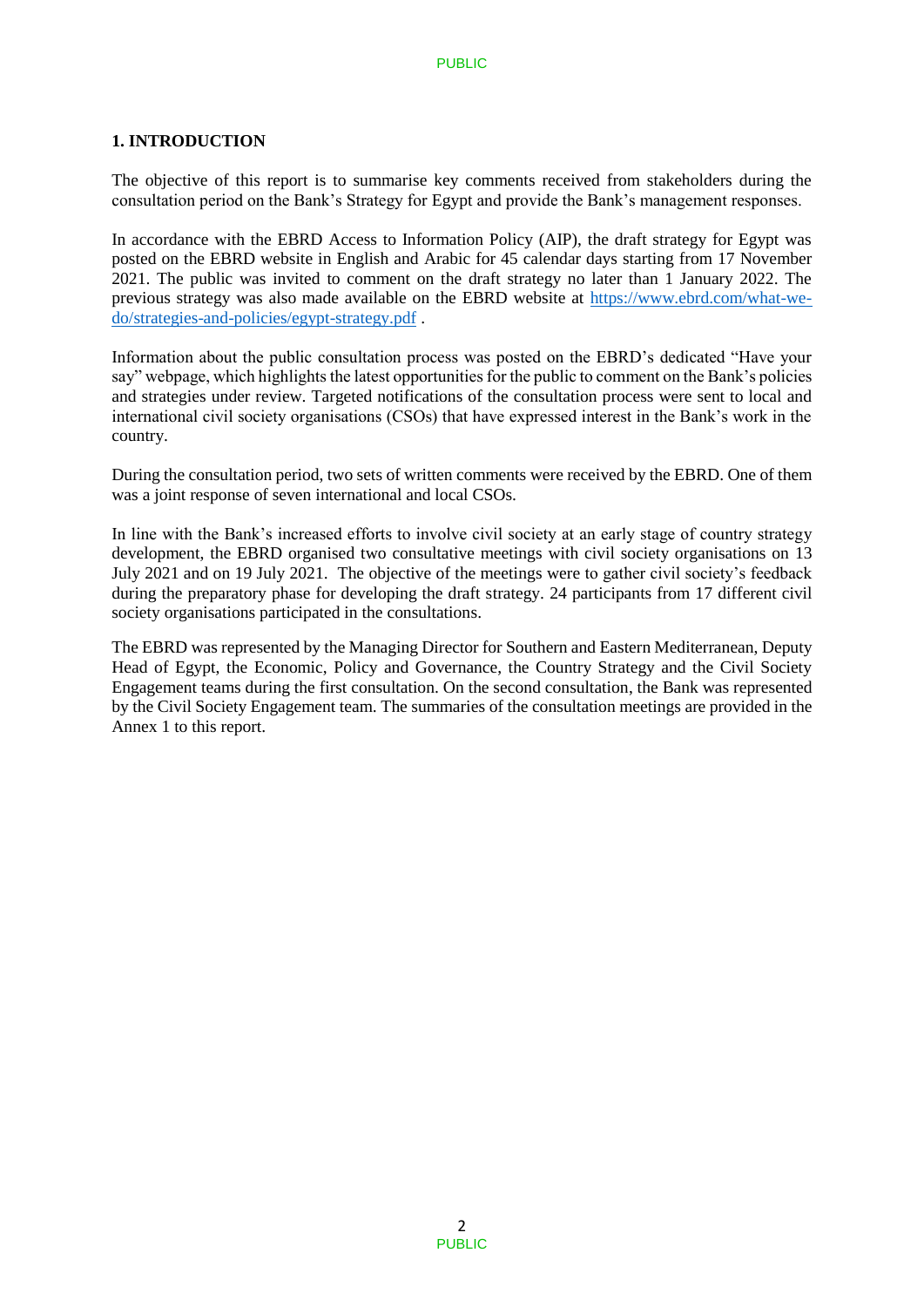# **2. SUMMARY OF PUBLIC COMMENTS AND STAFF RESPONSES**

| <b>Comment</b>                                                                                                                                                                                                                                                                                                                                                                                                                                                                                                                                                | <b>EBRD</b> response                                                                                                                                                                                                                                                                                                                                                                                                                                                                                                                                                                                                                                                                                                                                                                                                                                                                                                                                                                                                                                                                                                                                                                                                                                                       |  |
|---------------------------------------------------------------------------------------------------------------------------------------------------------------------------------------------------------------------------------------------------------------------------------------------------------------------------------------------------------------------------------------------------------------------------------------------------------------------------------------------------------------------------------------------------------------|----------------------------------------------------------------------------------------------------------------------------------------------------------------------------------------------------------------------------------------------------------------------------------------------------------------------------------------------------------------------------------------------------------------------------------------------------------------------------------------------------------------------------------------------------------------------------------------------------------------------------------------------------------------------------------------------------------------------------------------------------------------------------------------------------------------------------------------------------------------------------------------------------------------------------------------------------------------------------------------------------------------------------------------------------------------------------------------------------------------------------------------------------------------------------------------------------------------------------------------------------------------------------|--|
| <b>Country Strategy Priorities</b>                                                                                                                                                                                                                                                                                                                                                                                                                                                                                                                            |                                                                                                                                                                                                                                                                                                                                                                                                                                                                                                                                                                                                                                                                                                                                                                                                                                                                                                                                                                                                                                                                                                                                                                                                                                                                            |  |
| Several CSOs acknowledge that the political<br>assessment is a "notable improvement from the<br>previous one". However CSOs express concern<br>that its findings are not reflected in the strategy<br>itself and that it is unclear how the political<br>assessment will inform the Bank's lending<br>operations in Egypt. They contend that the Bank<br>does not adequately recognise the risks of non-<br>compliance with Article 1 in Egypt and should use<br>its leverage to push for reform in line with its "more<br>for more, less for less" approach. | The Bank takes all the noted concerns very<br>seriously.<br>Its<br>assessment<br>of a<br>country's<br>commitment to and application of the principles of<br>pluralism and multiparty democracy is set out<br>within individual Country Strategies and defined in<br>the Political Methodology. The Bank's response to<br>compliance challenges with the political principles<br>in Article 1 was refined, as approved by the EBRD<br>Board of Directors in July 2018, and envisages<br>"adjustments to new investments and policy<br>engagement as new trends materialise". This<br>approach is applied consistently to all of the Bank's<br>countries of operations and allows the Bank to<br>respond in an agile fashion to important shifts in<br>countries of operations' political situation, in<br>accordance with a "more for more"/"less for less"<br>rationale. Accordingly, possible instruments<br>include: (1) modifying public/private sector share;<br>(2) intensifying/prioritising policy engagement in<br>the Bank's areas of expertise; (3) enhancing<br>conditionality at project level; (4) narrowing<br>investments on activities with positive cross border<br>externalities; and/or (5) managing overall business<br>volume (increase or decrease). |  |
|                                                                                                                                                                                                                                                                                                                                                                                                                                                                                                                                                               | The Bank clearly states in the Strategy, that "going<br>forward, it will continue to couple its investments<br>with robust policy engagement". The Bank will<br>continue using its contacts with the authorities to<br>raise issues of concern, where appropriate. As<br>noted in the Executive Summary, this will include<br>efforts to support greater private sector<br>development and a more level playing field and<br>enhance governance in the public sector. The<br>Executive Summary also notes the link between<br>"transparency and rule of law affecting the<br>business climate".<br>Pursuant to the draft strategy, the EBRD is<br>committed to promoting a more inclusive economy<br>for Egyptian businesses, women and youth;<br>accelerating Egypt's Green Economy Transition,<br>enhancing Egypt's competitiveness by<br>and<br>supporting public sector growth and strengthening                                                                                                                                                                                                                                                                                                                                                                       |  |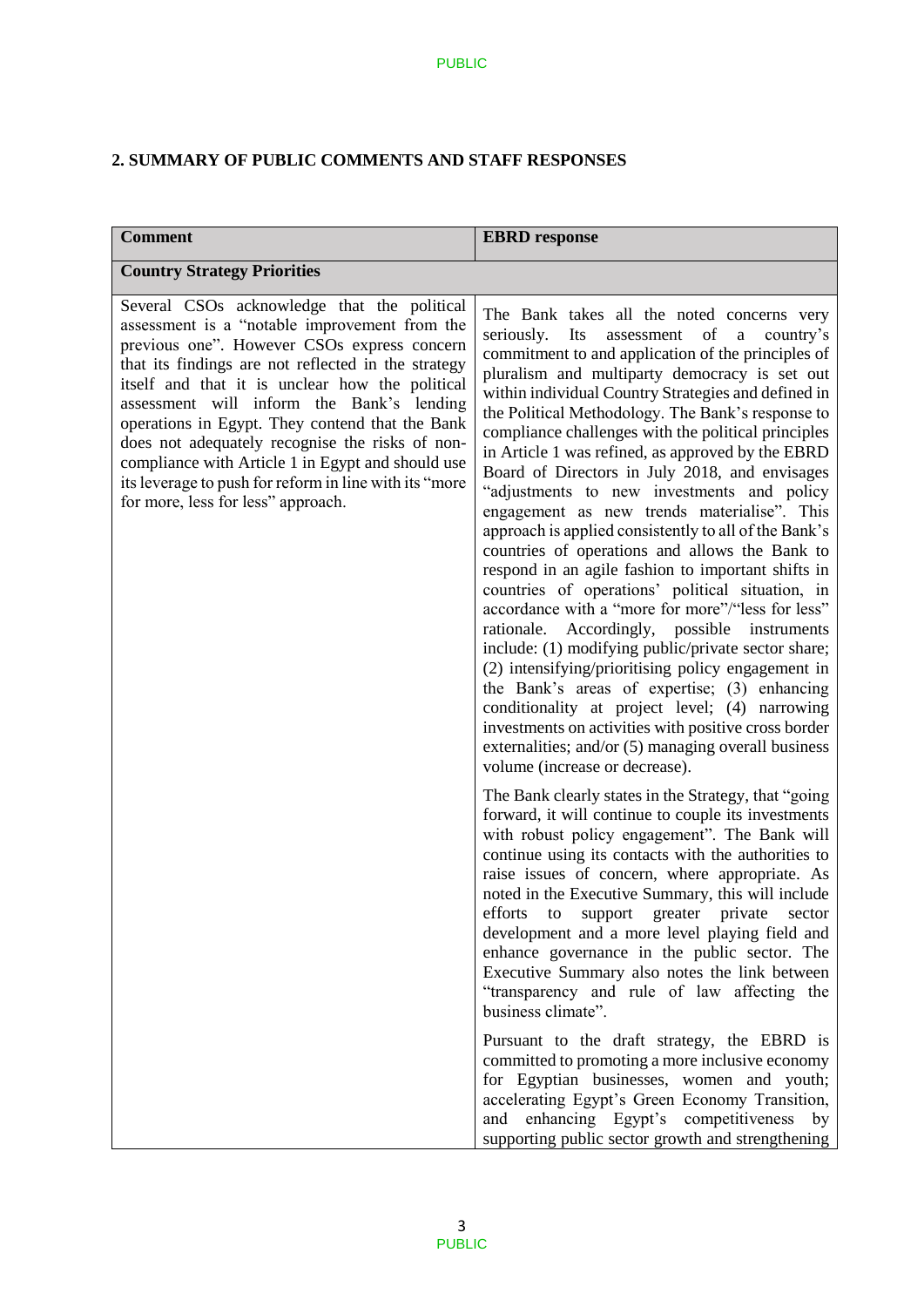|                                                                                                                                                                                                                                                                                                                                                                                                                                                                                                                                                                     | governance. The Bank understands that this<br>roadmap is in line with civil society's priorities.                                                                                                                                                                                                                                                                                                                                                                                                                                                                                                                                  |  |
|---------------------------------------------------------------------------------------------------------------------------------------------------------------------------------------------------------------------------------------------------------------------------------------------------------------------------------------------------------------------------------------------------------------------------------------------------------------------------------------------------------------------------------------------------------------------|------------------------------------------------------------------------------------------------------------------------------------------------------------------------------------------------------------------------------------------------------------------------------------------------------------------------------------------------------------------------------------------------------------------------------------------------------------------------------------------------------------------------------------------------------------------------------------------------------------------------------------|--|
|                                                                                                                                                                                                                                                                                                                                                                                                                                                                                                                                                                     | While implementing this commitment, the Bank<br>will continuously monitor developments in the<br>political sphere and will report on any such steps.<br>It is, however, outside of the remit of the Bank to<br>prescribe specific priorities, actions, or indicators<br>in the political sphere.                                                                                                                                                                                                                                                                                                                                   |  |
| <b>Annex 1 - Political Assessment</b>                                                                                                                                                                                                                                                                                                                                                                                                                                                                                                                               |                                                                                                                                                                                                                                                                                                                                                                                                                                                                                                                                                                                                                                    |  |
| CSOs assert that the political assessment omits<br>several major developments in the deterioration of<br>rights and democracy and utilizes excessively<br>diplomatic language in comparison to that of UN<br>rights experts. According to CSOs, despite the<br>'more for more, less for less' approach, this results<br>in little of material consequence for the Bank's<br>engagement with the country.                                                                                                                                                            | As noted above, the Bank's policies include tools<br>to adjust the Bank's activities in response to<br>circumstances in its countries<br>changing<br>of<br>operation<br>opportunities<br>and<br>provide<br>for<br>engagement with civil society.                                                                                                                                                                                                                                                                                                                                                                                   |  |
|                                                                                                                                                                                                                                                                                                                                                                                                                                                                                                                                                                     | In light of these procedures, the Bank has consulted<br>widely with civil society stakeholders during the<br>strategy review process.                                                                                                                                                                                                                                                                                                                                                                                                                                                                                              |  |
|                                                                                                                                                                                                                                                                                                                                                                                                                                                                                                                                                                     | The serious concerns expressed with regards to<br>Article-1 are reflected in the Political Assessment<br>in accordance with the Political Methodology, and<br>in a way that ensures necessary support for the<br>document to be approved. The Assessment has<br>made ample usage of approved reference points<br>including direct quotations from UN sources and<br>experts.                                                                                                                                                                                                                                                       |  |
|                                                                                                                                                                                                                                                                                                                                                                                                                                                                                                                                                                     | The Bank takes the challenges related to the<br>political principles in Article 1 seriously. Hence,<br>the extensive coverage in the Political Assessment,<br>and emphasising "strengthening governance" as a<br>priority of the new strategy. This builds upon<br>different work streams already enacted and<br>progressed in the Bank's operations in the country.                                                                                                                                                                                                                                                               |  |
|                                                                                                                                                                                                                                                                                                                                                                                                                                                                                                                                                                     | The Bank will continue to monitor the situation as<br>related to the political principles in Article 1 and<br>may further engage with the authorities on these<br>matters as appropriate.                                                                                                                                                                                                                                                                                                                                                                                                                                          |  |
| Several CSOs encourage the Bank to add<br>additional discussion to the Free Elections and<br>Representative Government section, including on<br>Egypt's 2018 presidential election, Parliament's<br>"real ability" to act as a counterweight to the<br>Executive, the role of the judiciary in Egypt with<br>respect to separation of powers and checks and<br>balances, and allegations of fear and intimidation<br>around the 2020 legislative elections, including the<br>arrest, conviction and sentence of high-profile<br>members of the "Coalition of Hope". | Assessment provides the Constitutional<br>The<br>framework upon which elections take place and<br>that govern the balance of legislature and executive<br>powers in the country. It also details the dynamics<br>relating to the latest elections, including boycotts<br>and allegations made by relevant domestic and<br>international<br>interlocutors.<br>Parliament's<br>supervisory and monitoring prerogatives are noted,<br>and specific examples provided. The Assessment<br>elaborates on the legislations upon which the<br>Presidential term has extended, and notes its<br>implications. The Assessment also notes the |  |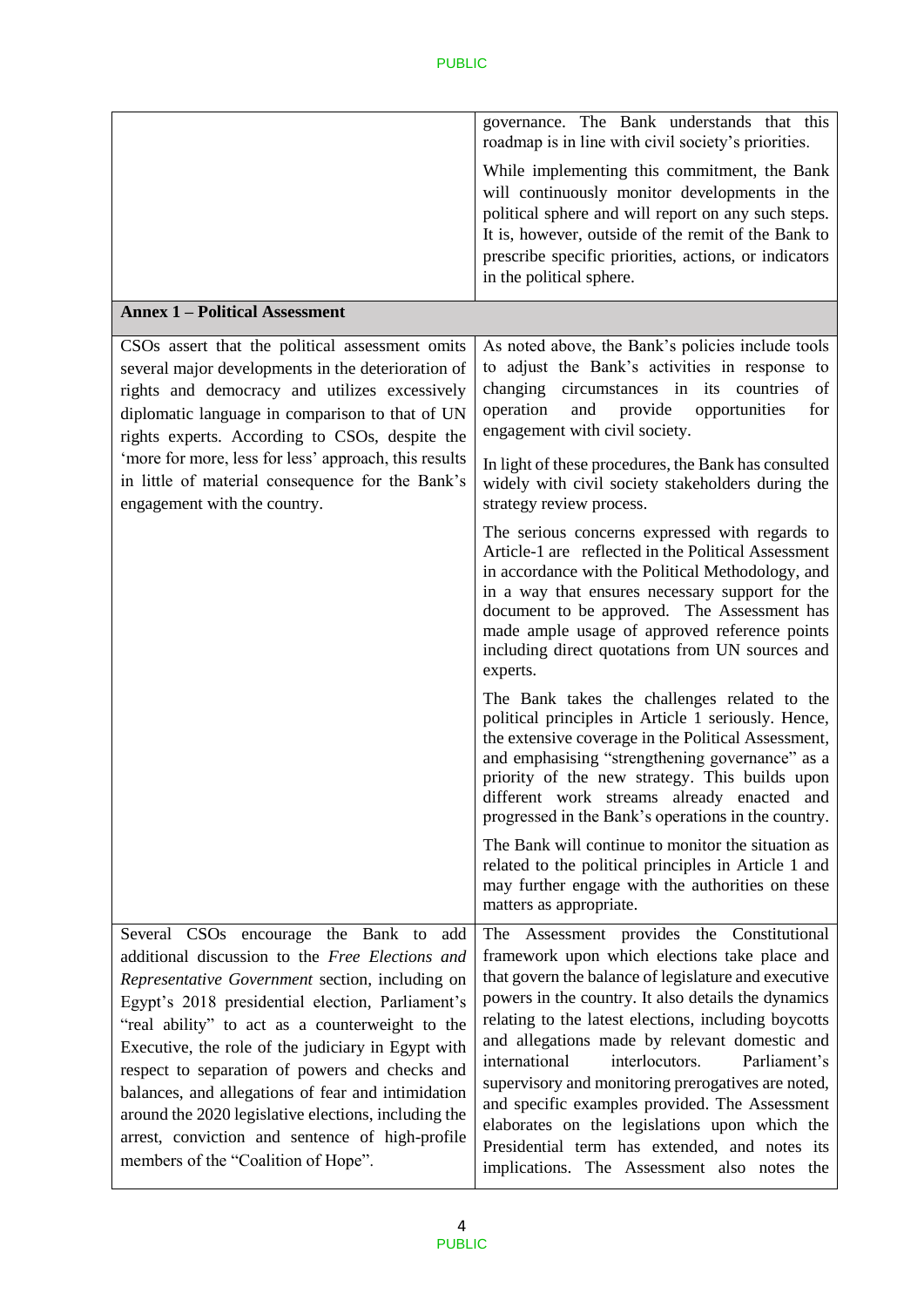|                                                                                                                                                                                                                                                                                                                                                                                                                                                                                                                                                                                                                                                                                                                                                                                                                                                                                                                                                       | Constitutional Amendments relating to the role of<br>the Armed Forces in the State.                                                                                                                                                                                                                                                                                                                                                                                                                                                                                                                                                                                                                                                                                                                                                                                                                                                                                                                                                                                                                                                                                                                                                                                                                                                                                                                                                                            |
|-------------------------------------------------------------------------------------------------------------------------------------------------------------------------------------------------------------------------------------------------------------------------------------------------------------------------------------------------------------------------------------------------------------------------------------------------------------------------------------------------------------------------------------------------------------------------------------------------------------------------------------------------------------------------------------------------------------------------------------------------------------------------------------------------------------------------------------------------------------------------------------------------------------------------------------------------------|----------------------------------------------------------------------------------------------------------------------------------------------------------------------------------------------------------------------------------------------------------------------------------------------------------------------------------------------------------------------------------------------------------------------------------------------------------------------------------------------------------------------------------------------------------------------------------------------------------------------------------------------------------------------------------------------------------------------------------------------------------------------------------------------------------------------------------------------------------------------------------------------------------------------------------------------------------------------------------------------------------------------------------------------------------------------------------------------------------------------------------------------------------------------------------------------------------------------------------------------------------------------------------------------------------------------------------------------------------------------------------------------------------------------------------------------------------------|
| CSOs acknowledge that the political assessment<br>provides a fair overview of many of the concerns<br>raised by international rights experts and civil<br>society about closing civic space and the<br>"repressive" legal framework for civil society<br>(notably 149/2019 and its 2021 by-law) but urge<br>the Bank to "work more closely with Egyptian<br>authorities to bring the country's NGO law into<br>conformity with international standards".<br>CSOs also assert that the political assessment's<br>discussion of Egyptian labour unions, professional<br>syndicates and student unions misrepresentative,<br>and does not adequately reflect the severity of the<br>actual situation, particularly with regards to media<br>freedoms and political opposition. According to<br>CSOs, some of the terminology used leaves the<br>impression that the Bank cannot determine whether<br>or not numerous international reports are accurate. | The Assessment devotes considerable coverage to<br>the civil society space in the country. It details the<br>challenges and concerns raised with regard to the<br>legal framework governing the operations of<br>NGOS and CSOs in the country, how the<br>framework was developed, and the circumstances<br>under which it is implemented.<br>With regard to working on the legislative<br>environment, the Bank follows the lead of, and<br>draws on references from, other international<br>organisations whose mandates are more directly<br>related to supporting in shaping<br>relevant<br>legislations in countries of operations.<br>The Assessment notes at length issues raised by<br>domestic and international interlocutors with<br>regard to concerns about the new NGO law. It<br>mentions and tracks developments concerning<br>judicial cases that have attracted domestic and<br>international attention, including cases that took<br>place prior to the duration covered in the<br>Assessment but that remain open; the positions of<br>relevant reference sources are presented and their<br>views/findings quoted specifically related to<br>concerns raised by CSOs. The Assessment<br>comments on the situation of civil society<br>organisations operating within and without the<br>political rights sphere, noting the importance of<br>their participation in national dialogues on key<br>political, economic, and social domains. |
|                                                                                                                                                                                                                                                                                                                                                                                                                                                                                                                                                                                                                                                                                                                                                                                                                                                                                                                                                       | In the new strategy period, the Bank will continue<br>cooperating with the civil society stakeholders to<br>lift the capacity-related constraints, and<br>implementing best practices to strengthen civic<br>space in Egypt.                                                                                                                                                                                                                                                                                                                                                                                                                                                                                                                                                                                                                                                                                                                                                                                                                                                                                                                                                                                                                                                                                                                                                                                                                                   |
|                                                                                                                                                                                                                                                                                                                                                                                                                                                                                                                                                                                                                                                                                                                                                                                                                                                                                                                                                       | With regard to the media, the Assessment states at<br>length concerns and allegations made by domestic<br>and international interlocutors, and notes<br>assessments of their impact on freedom of the<br>press.                                                                                                                                                                                                                                                                                                                                                                                                                                                                                                                                                                                                                                                                                                                                                                                                                                                                                                                                                                                                                                                                                                                                                                                                                                                |
|                                                                                                                                                                                                                                                                                                                                                                                                                                                                                                                                                                                                                                                                                                                                                                                                                                                                                                                                                       | As noted above, the Assessment reflects the<br>positions of CSOs. However, as per the Political<br>Methodology, its primary sources are ones of<br>universal coverage and trustworthiness accepted<br>by the Bank's shareholders. Also as per the                                                                                                                                                                                                                                                                                                                                                                                                                                                                                                                                                                                                                                                                                                                                                                                                                                                                                                                                                                                                                                                                                                                                                                                                              |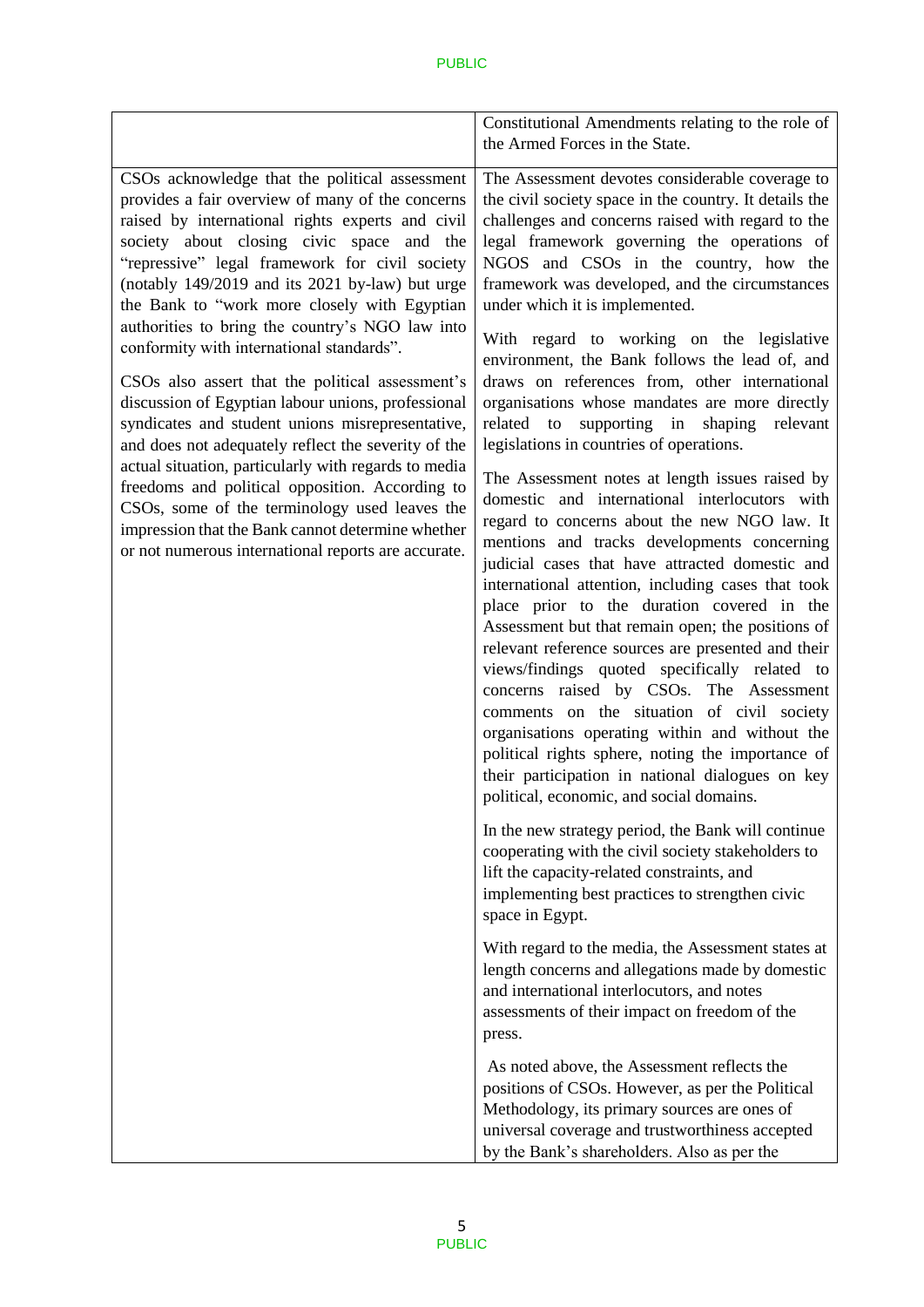|                                                                                                                                                                                                                                                                                                                                                                                                                                                                                                                                                                                                                   | Methodology, it must reflect the comments of the<br>Authorities of the country in concern.                                                                                                                                                                                                                                                                                                                                                                                                                                                                                                                                                                                                                                                                                                                                        |
|-------------------------------------------------------------------------------------------------------------------------------------------------------------------------------------------------------------------------------------------------------------------------------------------------------------------------------------------------------------------------------------------------------------------------------------------------------------------------------------------------------------------------------------------------------------------------------------------------------------------|-----------------------------------------------------------------------------------------------------------------------------------------------------------------------------------------------------------------------------------------------------------------------------------------------------------------------------------------------------------------------------------------------------------------------------------------------------------------------------------------------------------------------------------------------------------------------------------------------------------------------------------------------------------------------------------------------------------------------------------------------------------------------------------------------------------------------------------|
| Several CSOs conveyed that "although the state of<br>emergency was formally lifted in October 2021,<br>Egypt remains in a de facto state of exception", and<br>argue that the political assessment should contain<br>more detail about the lack of due process and<br>judicial independence, military trials of civilians<br>and the increase in executions, citing instances of<br>the disregarding of laws, violation of rights and<br>guarantees enshrined within Egypt's Constitution<br>and international human rights commitments,<br>unfair mass trials and death sentences issued by<br>military courts". | The Political Assessment mentions the period<br>during which the country was under state of<br>emergency, details the powers that state of<br>emergency endows the Executive with, and makes<br>reference to civilians tried before military courts.<br>The Assessment reflects conclusions consistent<br>relevant international<br>with<br>documents<br>and<br>assessments by the UN. This includes at the UN<br>Universal Periodic Review on Egypt in 2019, as<br>well as in comments made by the Office of the UN<br>High Commissioner for Human Rights.                                                                                                                                                                                                                                                                       |
| CSOs also express concern regarding gaps in<br>oversight<br>and<br>anti-corruption<br>parliamentary<br>interventions (including within military-controlled<br>enterprises).                                                                                                                                                                                                                                                                                                                                                                                                                                       | Assessment tracks policies to prevent<br>The<br>corruption in the period since the last Country<br>Strategy. It reports on the operations of key<br>institutions in this space, particularly the Central<br>Authority for Accounts and the Administrative<br>Control Authority. The Assessment<br>states<br>challenges in the implementation of existing<br>legislations, challenges affecting the business<br>environment, and in compliance with international<br>standards. The Assessment also reports on the<br>results of the EBRD Diagnostics Report on Egypt<br>with regard to the "Well-Governed" Transition<br>Quality. The strategy notes the increase in the<br>presence in the economy of state entities including<br>that are part of the Ministry of Defence.                                                      |
| Several CSOs note that there has not yet been any<br>implementation of Egypt's new human rights<br>strategy announced in September 2021. CSOs also<br>assert that the political assessment downplays the<br>issue of torture and the widespread use of the death<br>penalty (referencing 2017 UN Committee against<br>Torture (UNCAT) report) and urge the Bank to<br>recognize and include the "widespread and serious<br>issue of intimidation and harassment" of political<br>dissidents.                                                                                                                      | The Assessment elaborates at length on the<br>situation concerning human rights in the country: it<br>presents the deep concerns raised by CSOs as well<br>as by international observers, including direct and<br>extensive quotations from approved references<br>such as the Office of the UN Commissioner for<br>Human Rights. The Assessment states the concerns<br>expressed by CSOs about the Counter-Terrorism<br>Law. The Assessment presents in detail the<br>concerns expressed in the statement made by 31<br>countries at the 46 <sup>th</sup> session of the UN Human<br>Rights Council. With regard to allegations of<br>torture, the Assessment refers to statements made<br>by the Spokesperson of the UN Commissioner for<br>Human Rights, as well as to concerns raised by the<br>UN Committee Against Torture. |
| CSOs contend that the political assessment<br>neglects to mention recent actions against women<br>social media influencers, and the treatment of<br>LGBTQI+ and the Nubian minority.                                                                                                                                                                                                                                                                                                                                                                                                                              | Under its Strategic and Capital Framework, the<br>Bank maintains focus on inclusion in all its<br>policies.                                                                                                                                                                                                                                                                                                                                                                                                                                                                                                                                                                                                                                                                                                                       |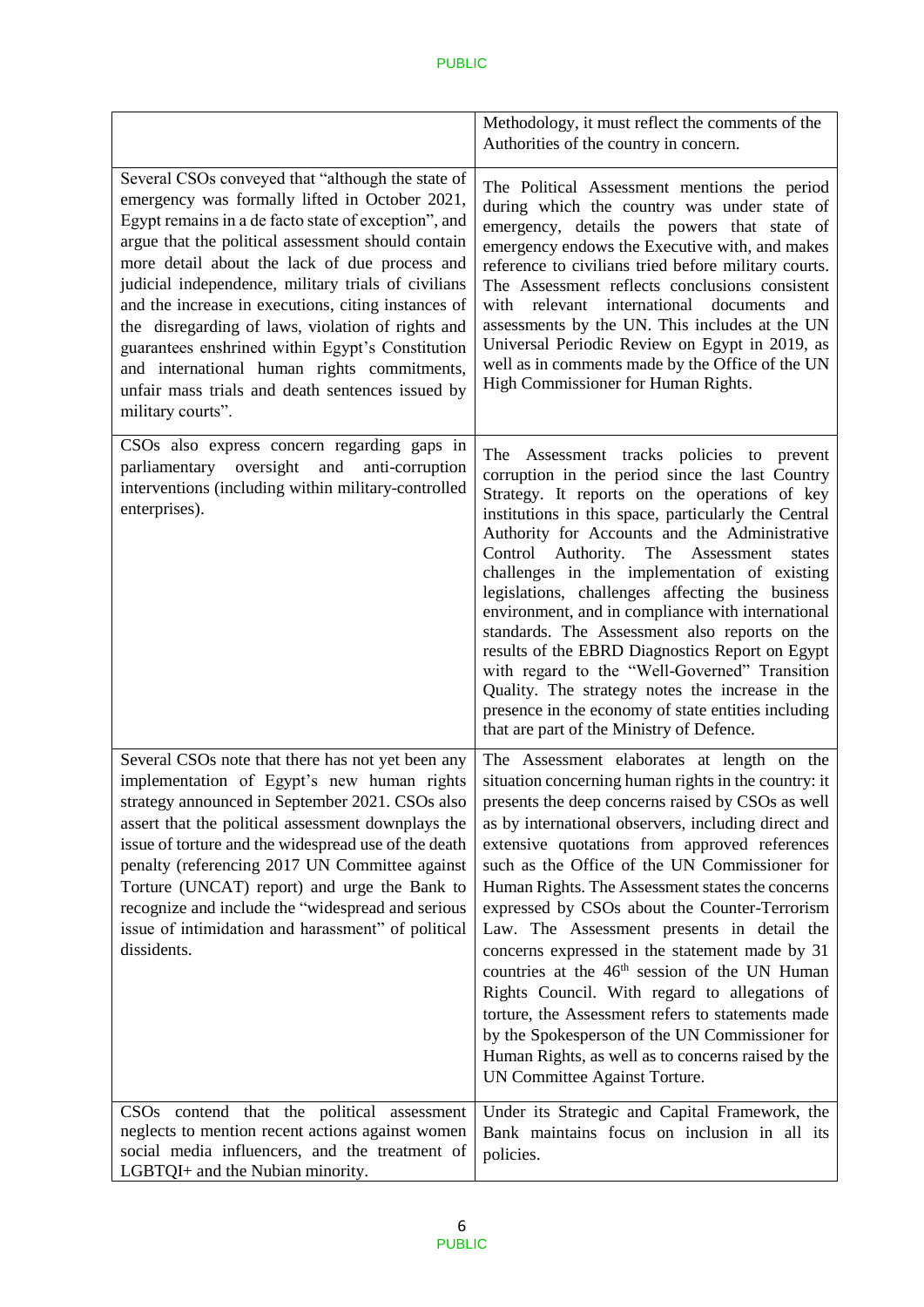| identifies LGBTI people and ethnic minorities as<br>examples of groups particularly affected by long-<br>term stressors and megatrends.         |
|-------------------------------------------------------------------------------------------------------------------------------------------------|
| promoting gender equality and equality of<br>opportunity across our regions. More specifically<br>the new EBRD Equality of Opportunity Strategy |
| of the Bank's key strategic priorities for the next<br>years and highlight the EBRD's commitment to                                             |
| The new strategies on the Promotion of Gender<br>Equality, and Equality of Opportunity reflect in one                                           |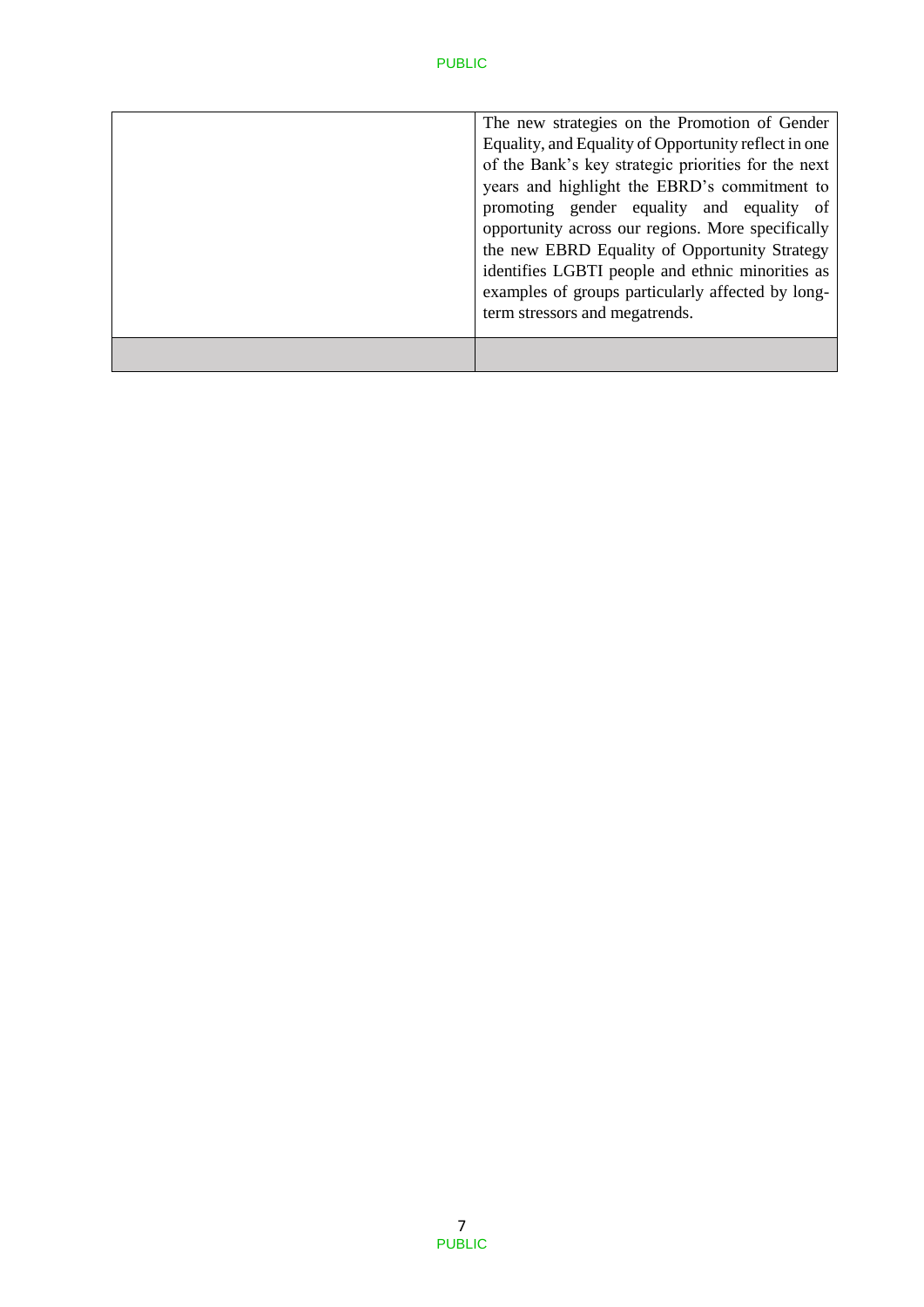### **ANNEX 1**

#### **Summary of key messages from CSOs during the two consultations:**

- CSOs welcomed investments in decarbonisation, energy efficiency and waste management but noted that lack of capacity, particularly for SMEs, is a major challenge. They also noted the importance of ensuring accountability in the process of privatisation.
- In addition to providing finance to women, CSOs suggest that EBRD mobilises its policy tools for inclusive growth, to address areas of unpaid care and domestic work and increase women's participation in project design, delivery and monitoring.
- Some CSOs expressed concerns regarding the state of economic and political transition in Egypt, including human rights, the rule of law and the role of the Armed Forces in the economy, and noted major challenges facing civil society that limit space for meaningful community engagement. They urged the EBRD to respond to these challenges, through its operations in the country in line with its mandate.

## **Consultation with civil society on 13 July 2021**

#### **Gender and Inclusion**

- Civil society organisation (CSOs) representatives emphasised the importance of **monitoring the inclusiveness of the economy**, suggesting to use indicators and studies on sexual harassment and to oversee the real situation on the ground.
- In addition to providing financing instruments, EBRD's work of empowering women and minorities should also consider the unpaid work in the economy.
- Concerns were raised around the current draft family law, influence on the legal system and women's ability to independently act.
- **Designing, delivering and monitoring projects on inclusive participation for women and children** was highlighted as another area of potential EBRD focus. Representatives noted the importance of addressing spatial inequality for women and young people.
- Egypt has a deficiency in the care economy sector. **Supporting the care economy** was also noted given the impact of the pandemic would benefit women and job creation.
- Integrating **disability** in the strategy was also raised, with the hope that private sector improvements around this issue would promote change on the national level. **CSOs also noted the importance of supporting migrants and refugees** in the country context.
- Underlining the poverty increase and the expansion of the military's economic influence in many sectors, representatives questioned how the EBRD intends to manage these issues and continue to pursuit inclusive participation in private sector led initiatives.
- For inclusiveness, it is important to have a solid monitoring mechanism that will assess barriers on the ground and CSOs queried what the Bank could do to tackle challenges, for example in microfinance, that disproportionately affect women.

### **Green Economy Transition**

- Representatives welcomed EBRD's announcement to be fully aligned with the Paris Agreement and highlighted that Egypt has a lot of experience and opportunities for the green economy but still faces issues with solid and plastic waste and energy efficiency. Some noted that SMEs do not receive enough capacity building support when it comes to green economy transition.
- CSOs urged the EBRD to consider climate issues from a just transition perspective, rather than as a purely environmental issue.
- CSOs supported efforts to decrease the carbon footprint of Egypt and reduce fossil fuel use.